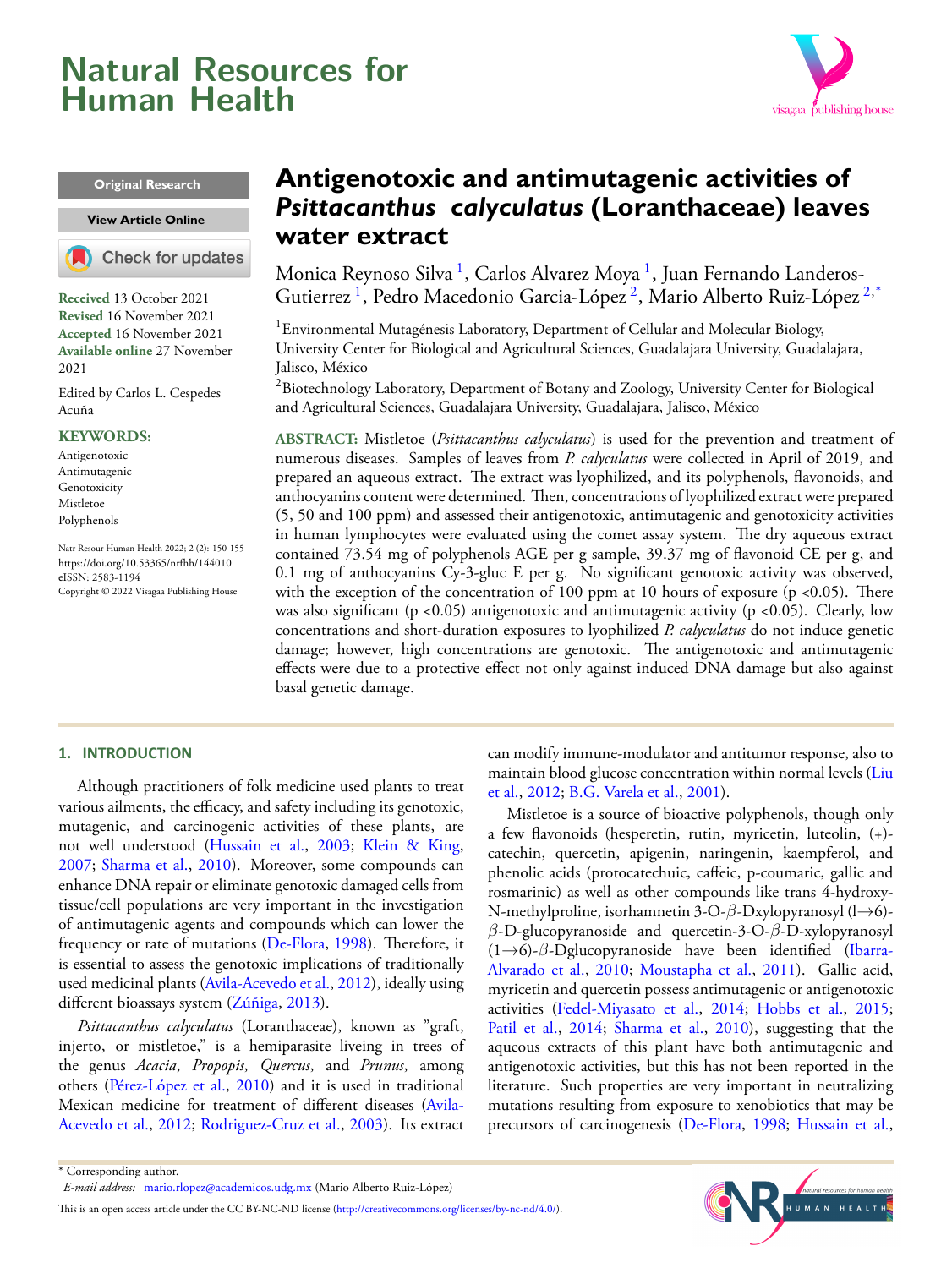[2003](#page-4-0)). In addition, it is known that high intake of antioxidants could lead to genetic instability [\(Klein & King](#page-4-1), [2007\)](#page-4-1). Due to the high consumption of *P. calyculatus* as aqueous extracts in México and to the high concentrations of bioactive compounds with antioxidant properties, it is also important to determine their antigenotoxic and antimutagenic activities in addition to genotoxicity.

The alkaline comet assay, developed by [Singh et al.](#page-5-8) [\(1988](#page-5-8)), is very efficient at detecting genotoxic agents([Belpaeme &](#page-4-7) [Kirsch-Volders](#page-4-7), [1998](#page-4-7); [Koppen & Verschaeve](#page-4-8), [1996;](#page-4-8) [Nacci](#page-5-9) [et al.,](#page-5-9) [1996\)](#page-5-9), and is ideal for assessing the antigenotoxicity, and antimutagenicity activities [\(Gasiorowski & Brokos,](#page-4-9) [2001;](#page-4-9) [Pesarini et al.](#page-5-10), [2013;](#page-5-10) [Reynoso et al.](#page-5-11), [2014;](#page-5-11) [Roy et al.](#page-5-12), [2003;](#page-5-12) [Sondhi et al.,](#page-5-13) [2010\)](#page-5-13).

Although *P. calyculatus* is considered harmless in Mexico, few studies have examined its genotoxic, mutagenic, or antimutagenic effects. This study's goal was to assess the antimutagenic and antigenotoxic properties of *P. calyculatus* water extracts at levels similar to those seen in the infusion often eaten by Mexicans.

#### **2. MATERIALS AND METHODS**

#### **2.1. Plants material**

The leaves of *P. calyculatus* grown on host plant *Pithecellobium dulce* (guamúchil) were collected in Guadalajara, México, during the months of February to April 2019. The specimens were authenticated by Dr. Vazquez-Garcia, and deposited a voucher (reference number 198563) in the Herbarium IBUG, University of Guadalajara.

#### **2.2. PreparaƟon of water extract and analysis of polyphenols, flavonoid and anthocyanins**

One hundred g of *P. calyculatus* leaves were boiled in 1 L of water for 30 min at room temperature. The solid particles filtered and the water was removed in a rotavapor at 50*◦*C, then the suspension was freeze-dried (LABCONCO Corporation, USA) and stored the dry powder at 4*◦*C until used.

For the determination of polyphenols, flavonoid and anthocyanins content, five g of dry powder with 50 mL of 80% methanol was mixed, sonicated it for 40 min, and collected the supernatant after centrifuging at 14,000 rpm for 15 min [\(Atanassova et al.,](#page-4-10) [2011](#page-4-10)).

#### **2.3. DeterminaƟon of polyphenol**

The polyphenolic content of the samples was evaluated using the Folin-Ciocalteu colorimetric test, and the results were represented as mg of gallic acid equivalents (GAE) per g of sample on a dry weight basis (dw) [\(Atanassova et al.](#page-4-10), [2011](#page-4-10)).

#### **2.4. DeterminaƟon of Flavonoids**

The method aluminum chloride  $(AlCl<sub>3</sub>)$  was used to quantify the extract flavonoids content and the results were represented asmg of catechin equivalents (EC)/g of dw ([Atanassova et al.,](#page-4-10) [2011](#page-4-10)).

#### **2.5. Total anthocyanin**

To quantify the extract anthocyanins content, it used the differential pH method described by [Giusti et al.](#page-4-11) ([2001\)](#page-4-11) and the results were represented as mg of cyanidin-3-glucoside per g on a dry weight basis (dw).

## **2.6. Obtaining human lymphocytes**

Blood samples were acquired from ten male volunteers between the ages of 18 and 20, who had never smoked or drank and had never been exposed to chemicals (information obtained from a previous questionnaire). The study was accepted by the Bioethics Committee of the CUCBA, Universidad de Guadalajara, who followed the Declaration of Helsinki and Tokyo principles for people and followed worldwide guidelines.

Five drops of blood from each person were dissolved in 10,000 IU heparin. Then 5 mL of cold phosphate-buffered solution (PBS) (160 mM NaCl, 8 mM Na2HPO4, 4 mM NaH2PO4, EDTA 50 mM, pH 7). A 10 minute centrifugation removed the supernatant and the pellet was re suspension in 500 mL PBS and stored at 4 *◦*C until required. Each person's proportion of viable cells was determined by the trypan blue test on 1 ml of whole blood solution. Each group's mean percentage viability was over 90%.

#### **2.7. Genotoxic study**

For the genotoxic activity study, each sample was divided in 5 parts: two were used for positive control ethyl methanesulfonate (EMS) (5mM, 50 *µ*L / suspension, 100 *µ*L, 2 h) and negative control (PBS/suspension, 2 h). Another three parts of suspension were mixed v/v in independents tubes using 5, 50 and 100 ppm of lyophilized water extract of *P. calyculatus*. After of 5, 10 and 15 h at 4 *◦*C, the suspensions were washed 3 times with PBS and centrifuged at 3,000 rpm for 10 min. Later, the pellet was re suspended in 100 *µ*L of PBS and 5 *µ*L were mixed on agarose gel [\(Alvarez-Moya et al.](#page-4-12), [2001](#page-4-12)).

#### **2.8. AnƟgenotoxicity and anƟmutagenicity assay**

For the antigenotoxic activity study both simultaneous and post-treatment were used. Similar procedure described above was used; for simultaneous treatment, three parts of suspension were mixed (cellular suspension 200 *µ*L + lyophilized extract 100  $\mu$ L + EMS 5mM, 100  $\mu$ L) in independents tubes using 5, 50 and 100 ppm of lyophilized extract. After of 5, 10 and 15 h at 4 *◦*C, the suspensions were washed 3 times with PBS and centrifuged at 3,000 rpm for 10 min. Later, the pellet was re suspended in 100 *µ*L of PBS and 5 *µ*L were mixed on agarose.

Post-treatment (**antimutagenicity activity)**: three parts of suspension were used, each mixed in independents tubes (cellular suspension 200  $\mu$ L + EMS 5mM, 100  $\mu$ L, at 2 h) washed 3 times with PBS and centrifuged at 3,000 rpm for 10 min. Later, the pellet was re suspended in 200 *µ*L of PBS. Next 100 *µ*L of 5, 50 and 100 ppm of lyophilized extract of P. calyculatus was aggregated in independents tubes using. After of 5, 10 and 15 h at 4 *◦*C, the suspensions were washed 3 times

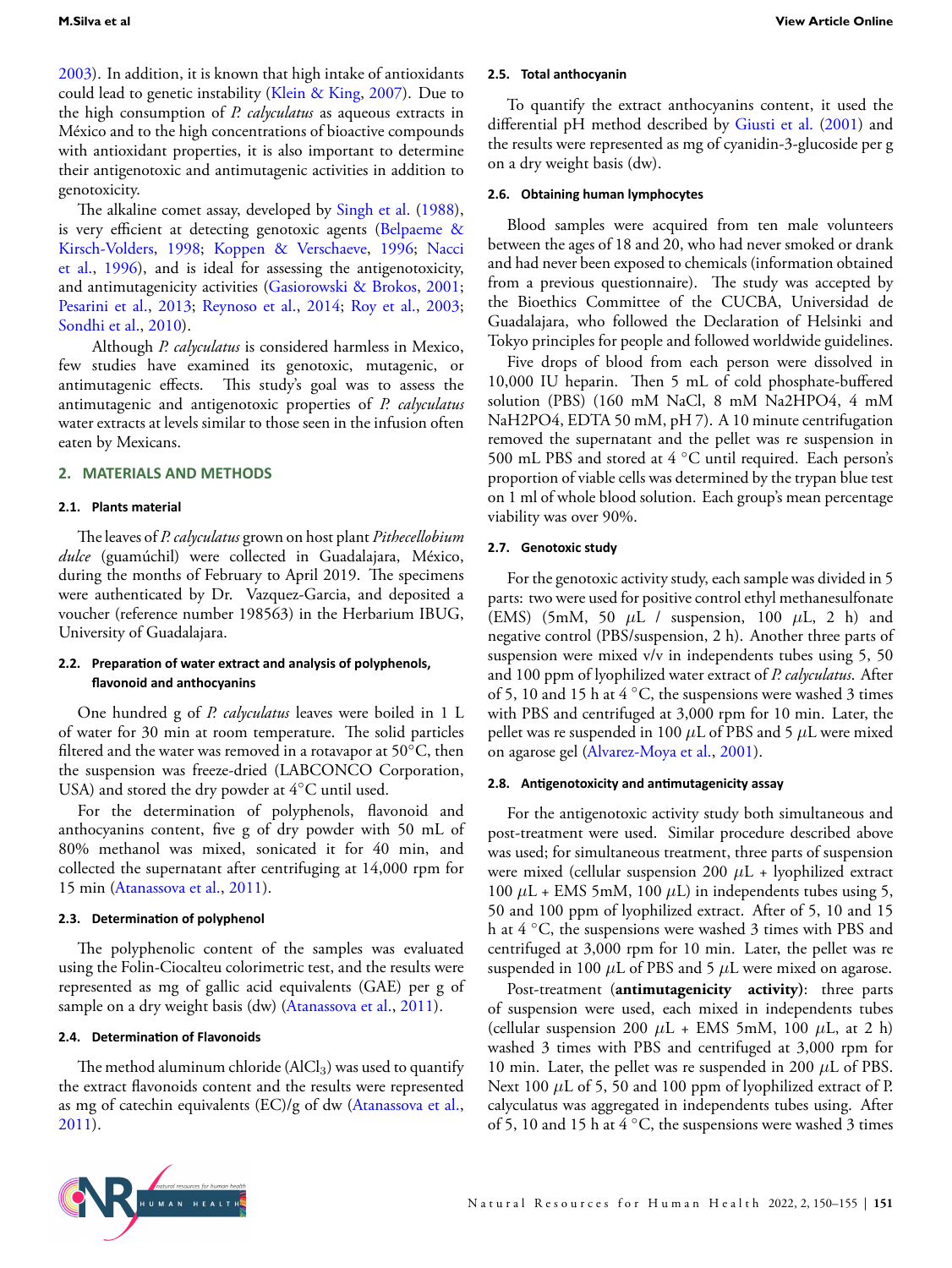with PBS and centrifuged at 3,000 rpm for 10 min. Later, the pellet was re suspended in 100 *µ*L of PBS and 5 *µ*L were mixed on agarose (Alvarez et al. 2001)

Singh et alalkaline's comet test was employed (1988). The slides were covered with 1 percent agarose with a Normal Melting Point (NMP) melting point, which was used to determine the melting point. Agar was allowed to firm before being removed, resulting in an absolutely clean surface after the process was completed. Following the pouring of 300 *µ*l of 0.6 percent Low Melting Point (LMP) agarose over the slide, the slide was dried. On top of the first layer, 95 *µ*l of LMP agarose at a concentration of 0.5 percent was mixed with 5 mL of the cellular solution and put immediately on top of it. At the end of the procedure, a third layer consisting of 100  $\mu$ l of 0.5 percent LMP agarose was placed on top of the previous layer.

Sodium lauroylsarcosinate 1%, Triton X-100 1% and dimethyl sulfoxide 10% were used to lyse all slides for 48 hours at 4*◦*C. The slides were placed in an electrophoresis buffer (NaOH 300 mM, EDTA 1 mM, pH 13) for 45 minutes at 4*◦*C to allow the DNA to unfurl. Electrophoresis was performed for 10 minutes at 1.0 V/cm and 300 mA. (Labconco, model 4333280). The slides were then cleaned with water and stained for 5 minutes with 0.1 ml ethidium bromide (20 *µ*l / 1 ml). On the fluorescent microscope, the cover slip was placed over the gel after five washes (Zeiss, model Axioskop 40, excitation 515-560 nm). The evaluation was based on the tail length measurements (Comet assay system II). This was done twice.

## **2.9. Data analysis**

The results were then subjected to one-way ANOVA in MINITAB 19. It was utilised to compare the data from both slides of human cells treated to various doses of *P. calyculatus* extracts. Each concentration used 100 lymphocytes. Statisticians use p0.05 as a cut-off.

#### **3. RESULTS AND DISCUSSION**

#### **3.1. Polyphenol, flavonoids and anthocyanins content**

On a dry basis, *P. calyculatus* aqueous extract shown acceptable amounts of polyphenols and flavonoids; however, the anthocyanin content was lowest (Table [1\)](#page-2-0).

#### <span id="page-2-0"></span>**Table 1**

Polyphenol, flavonoid, and anthocyanins content, on a dry weight basis, in *P. calyculatus* aqueous extract.

| Polyphenols                | Flavonoids                                                                                                                                 | Anthocyanins             |
|----------------------------|--------------------------------------------------------------------------------------------------------------------------------------------|--------------------------|
| $(mg \text{ GAE } g^{-1})$ | $(mg CE g-1)$                                                                                                                              | $(mg Cy-3-glc E g^{-1})$ |
| $73.54 \pm 1.11$           | $39.37 \pm 2.15$                                                                                                                           | $0.10 \pm 0.01$          |
|                            | $\alpha$ in $\alpha$ is in the set of $\alpha$ in the set of $\alpha$ in the set of $\alpha$ in the set of $\alpha$ in the set of $\alpha$ | $\cdots$                 |

GAE = Gallic Acid Equivalents; CE = catechin equivalents; Cy-3-glc E = cyanidin-3-glucoside Values represent the mean and standard deviation (*±*) of three determinations.

[Ibarra-Alvarado et al.](#page-4-4) [\(2010](#page-4-4)) documented the use of *P. calyculatus* for the treatment of cardiovascular diseases as well as the polyphenols and flavonoid contents in a stem, leaves, and flowers water extract. The polyphenol content in their lyophilized extract was about three times higher than the levels in our leaves extract (253.1 *±* 16.8 vs. 73.54 *±* 1.11 mg GAE/ g). In contrast, the flavonoid content was slightly lower (33.4 *±* 0.8 mg CE/g) than the concentration we found (39.37 *±* 2.15 mg CE/ g). Besides, the authors reported an antioxidant activity (IC<sub>50</sub>) with DPPH of 251.8  $\mu$ g/ mL; although we did not quantify our extract antioxidant activity, it would be interesting to measure it in a later study. On the other hand, the polyphenols content in our study is lower than that of other medicinal plants used in Mexico, including *Ziziphus amolle* (Sessé and Moc.) MCJohnst., *Annona squamosa* L, *Gliricidia sepium* (Jacq.) Kunth ex Walp, *Bursera grandifolia* (Schltdl.) Engl., *Comocladia engleriana* Loesen, and *Licania arborea* Seem, (85 to 270 mg GAE/g of sample) [\(Ruiz-Terán et al.](#page-5-14), [2008\)](#page-5-14). However, the flavonoid content in mistletoe leaves is higher (0.25 to 0.45 mg/CE g) that reported in commercial medicinal plants such as lemon balm (*Melissa officinalis*), sage (*Salvia officinalis*), and mint (*Menta piperita*)([Atanassova et al.,](#page-4-10) [2011\)](#page-4-10).

#### **3.2. Genotoxic acƟvity**

The genotoxic activity of lyophilized extracts of *P. calyculatus* is depicted in Figure [1](#page-2-1). There was no evidence of significant genotoxic action except at a dose of 100 ppm for ten hours of exposure (p <0.05). Tail length was significantly decreased (p <0.05) in lymphocytes exposed to 50 ppm for 5 hours and 5, 50, and 100 ppm for 15 hours, comparing to the negative control.

<span id="page-2-1"></span>

**Figure 1.** Genotoxic activity of extracts of *Psittacanthus calyculatus* in human lymphocytes exposed to different concentrations and times. \* Indicates significant differences (P < 0.05).

Few scientific studies exist on the genotoxic activity and mutations resulting from exposure to medicinal plants consumed by the population; such mutations could lead to genetic instability [\(Klein & King,](#page-4-1) [2007\)](#page-4-1) and are precursors to carcinogenesis [\(De-Flora & Ferguson](#page-4-13), [2005;](#page-4-13) [Hussain et al.](#page-4-0), [2003](#page-4-0)). As a result, it is critical to evaluate the genotoxic potential of historically used therapeutic herbs([Avila-Acevedo](#page-4-3) [et al.](#page-4-3), [2012](#page-4-3)), ideally using different bioassay systems [\(Zúñiga](#page-5-1), [2013](#page-5-1)).

In our study, the partial absence of genotoxic activity of the extract in human lymphocytes agrees with that reported

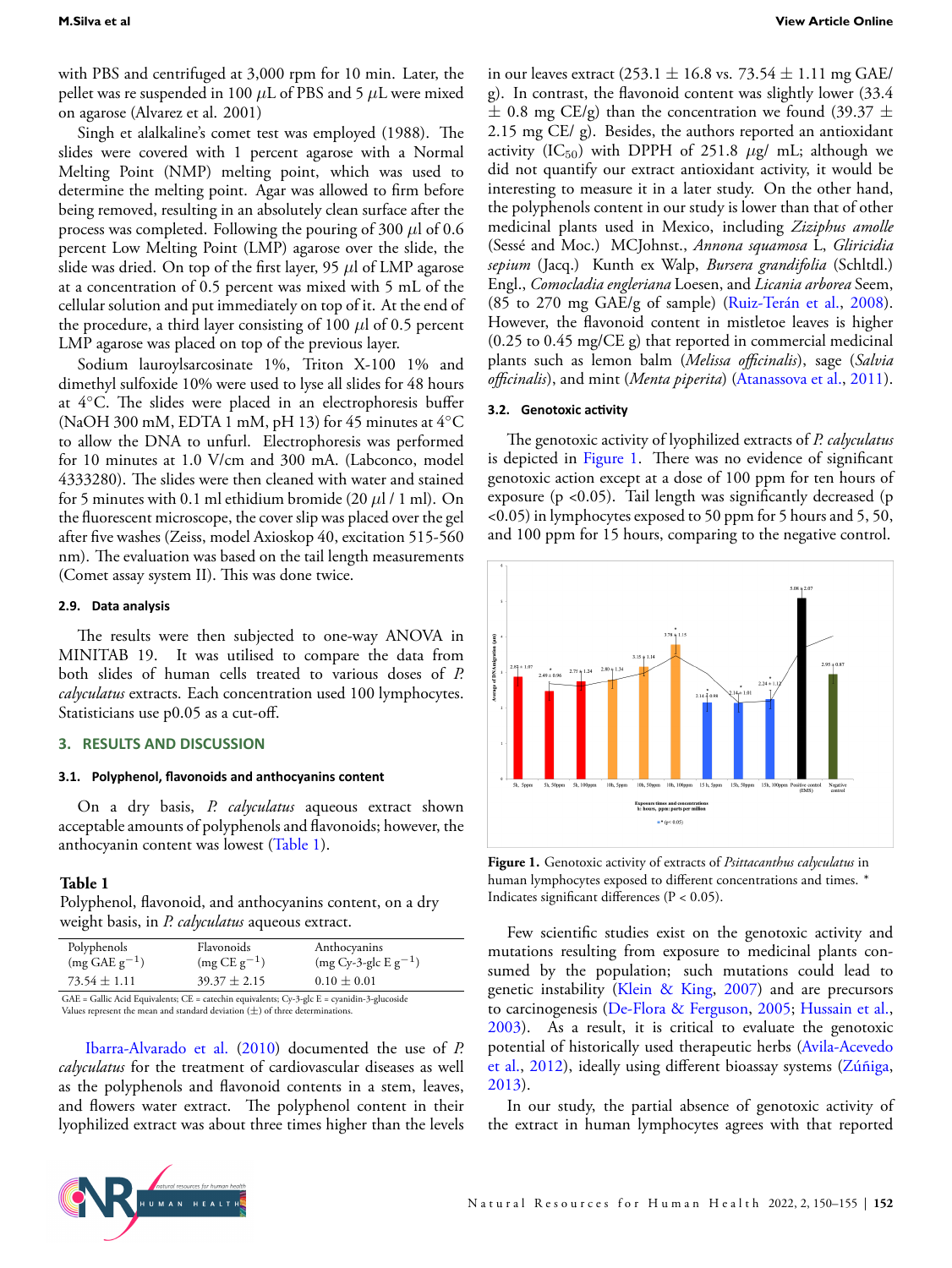in mouse micronuclei([Avila-Acevedo et al.](#page-4-3), [2012](#page-4-3)). However, increasing the dose and exposure time cause genetic damage. Previously, [N. Varela et al.](#page-5-15) ([2007\)](#page-5-15) demonstrated that flavonoids such as quercetin, which are present in *P. calyculatus* water extracts, acted as pro-oxidant flavonoids and genotoxic agent at high concentrations. These findings may be related to previous results, which indicated that a high ingestion of phytochemicals could lead to genotoxicity([Klein & King,](#page-4-1) [2007\)](#page-4-1).

Another change was observed at 15 h of exposure for all concentrations tested: genetic damage significantly decreased (p *≤* 0.05) compared to the negative control indicating a protective effect, even against of basal genetic damage.

## **3.3. AnƟgenotoxicity and anƟmutagenic acƟviƟes**

In the study of antigenotoxicity using simultaneous treatment, significant decrease (p <0.05) in tail length means relative to both controls showed a strong antigenotoxic effect (Figure [2\)](#page-3-0) regardless of the concentration of the extract. The average migration observed between concentrations 5, 50 and 100 ppm no showed significant differences.

<span id="page-3-0"></span>

**Figure 2.** Antigenotoxic activity of *Psittacanthus calyculatus*. Human lymphocytes exposed simultaneously to different concentrations of lyophilized extracts and EMS during 2 hours (EMS). \* Indicates significant differences (P < 0.05).

Post-treatment study. The tail length means at 3 h were very similar to observed in genotoxicity study at 15 h independently of concentration; tail length mean is reduced respect to negative control but doesn't do it in same magnitude than at 3 h. A light relationship doses-response was observed in the treatment for 2 h (Figure [3](#page-3-1)).

Moreover, compounds that are able to enhance either DNA repair or the elimination of genotoxicity damaged cells from tissue/cell populations are very important in the investigation of antimutagenic agents and compounds that are able to lower the frequency or rate of mutations [\(Azqueta & Collins,](#page-4-14) [2016;](#page-4-14) [De-Flora,](#page-4-2) [1998](#page-4-2)).

Apparently, little time and low concentrations do not induce genetic damage. Longer exposure times decrease genetic damage, suggesting that the time increment prevents DNA

<span id="page-3-1"></span>

**Figure 3.** Antimutagenic activity of *Psittacanthus calyculatus* extracts. Human lymphocytes were first exposed to EMS for 2 hours and then (after washing) at different times and concentrations of the extracts. \* Indicates significant differences (P < 0.05).

damage or promotes DNA repair([Fedel-Miyasato et al.,](#page-4-5) [2014](#page-4-5); [Pérez](#page-5-16), [2003\)](#page-5-16). The behaviour suggests that increment of both concentration of extract and time exposition affect to tail length mean following a normal distribution. Possibly times exposition increases the DNA protection in lymphocytes probably due to the optimization of the enzimatic antioxidant defence: glutathione and glutathione S-transferase [\(Pérez](#page-5-16), [2003](#page-5-16)). The optimization of the functions of the antioxidant defence system could also be related to the modification of the biological antitumor and immunomodulatory responses of mistletoe extracts earlier reported([Liu et al.,](#page-5-4) [2012;](#page-5-4) [B.G. Varela](#page-5-5) [et al.,](#page-5-5) [2001\)](#page-5-5).

The decrease in basal genetic damage observed at 15 h (was also observed in the antigenotoxicity assay) in both, simultaneous and post-treatment. In simultaneous treatment, all concentrations of P. calyculatus extract neutralized chemically the mutagenic effect induced by the EMS regardless of dose, although, the maximum exposition time was 2 h. This time it no possible enhancement of the DNA protection system in lymphocytes [\(Pérez](#page-5-16), [2003](#page-5-16)). Using post-treatment and 15 h exposition all the extract concentrations reversed the genetic damage caused by EMS and with a slight dose-response relationship it was observed, but only at 15 h the genetic damage was below the baseline level (negative control). The above indicates the importance of time for lymphocytes to increase their protection system and possibility increased efficiency of DNA repair [\(Fedel-Miyasato et al.](#page-4-5), [2014;](#page-4-5) [Kada & Shimoi](#page-4-15), [1987](#page-4-15); [Pesarini et al.,](#page-5-10) [2013\)](#page-5-10).

Mistletoe extract are important sources of bioactive compounds([Rodriguez-Cruz et al.](#page-5-3), [2003](#page-5-3)). Presence of gallic acid and catechins [\(Fedel-Miyasato et al.,](#page-4-5) [2014](#page-4-5); [Roy et al.](#page-5-12), [2003\)](#page-5-12) and quercetina([Ceruks et al.](#page-4-16), [2007](#page-4-16)), bioactive compounds with antigenotoxic activity [\(Ibarra-Alvarado et al.](#page-4-4), [2010](#page-4-4); [Moustapha](#page-5-6) [et al.](#page-5-6), [2011\)](#page-5-6) has been reported. These compounds are probably responsible for the protective effect on DNA [\(Azqueta &](#page-4-14) [Collins](#page-4-14), [2016](#page-4-14)).

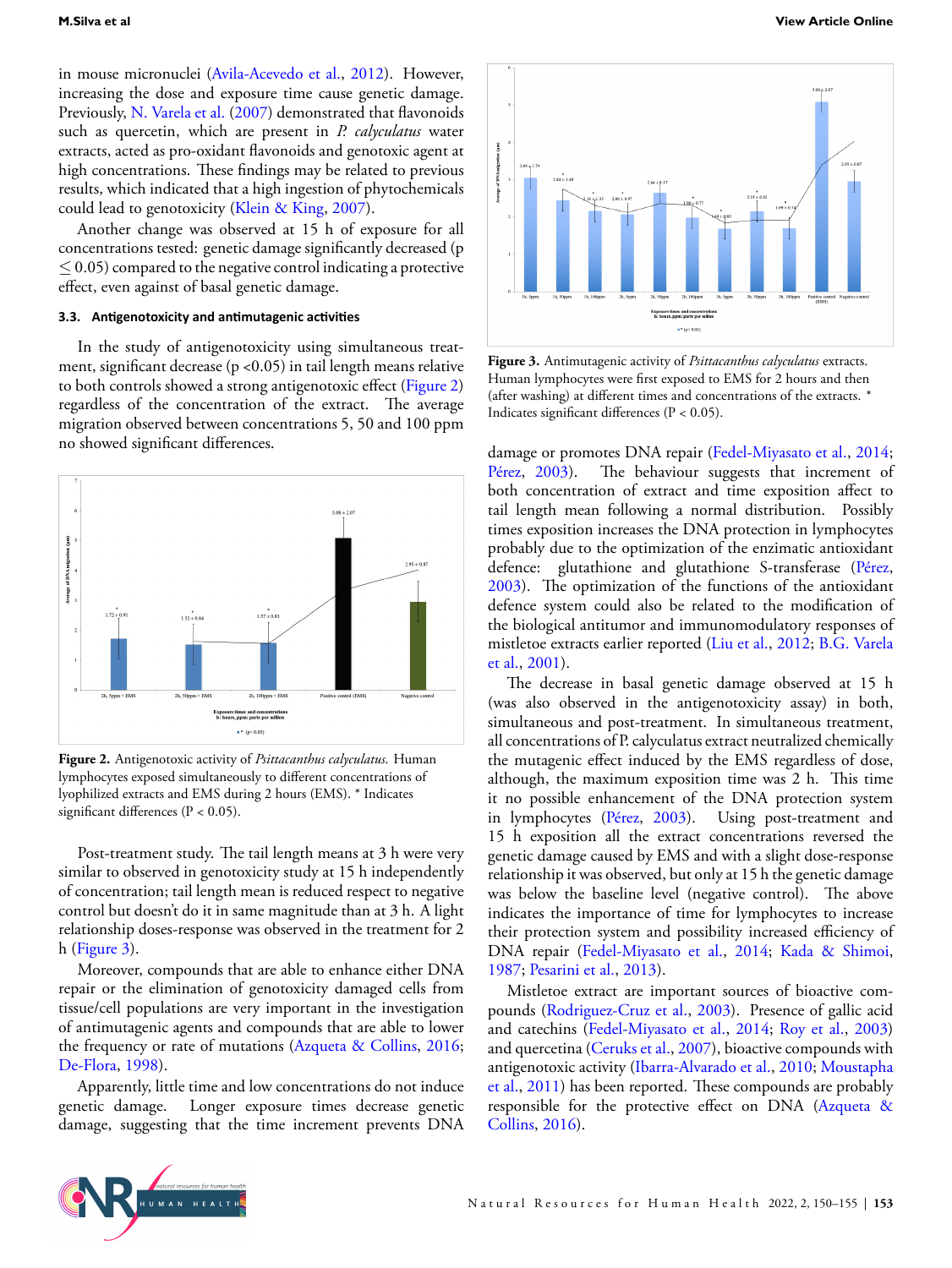Although the resistance to DNA damage caused by genotoxic agents in cells previously exposed to epigallo catechin gallate (one of the bioactive compounds of P. calyculatus) is attributed to a chemopreventive effect [\(Roy et al.](#page-5-12), [2003\)](#page-5-12), the mechanism of DNA protection is not clear; it may be due to chemical neutralization of genotoxic agents or due to an enhancement of the DNA protection system. In all cases, our data suggest that an increase in DNA protection in longer exposure times to lyophilized *P. calyculatus* clearly exists.

# **4. CONCLUSION**

*P. calyculatus* leaf water extract is poor in anthocyanins, but rich in flavonoids as quercetin. This bioactive compound have been shown protects DNA against the effects of EMS; additionally, it is able to decrease basal levels of genetic damage and do so in two ways: a) chemical neutralization of the mutagen and b) enhancement of the DNA protection system and/or repairing genetic damage, these are clearly associated with the time of exposure to the extract of P. calyculatus. Mutagenic activity of *P. calyculatus* indicates interaction with DNA. Further studies should be performed on human health associated with the consumption of this plant.

#### **CONFLICTS OF INTEREST**

The authors state that they have no commercial or financial relationships that could create a conflict of interest.

# **ACKNOWLEDGMENTS**

This research was supported by the Universidad de Guadalajara, México, as well as a grant for Landeros-Gutierrez by the National Council for Science and Technology (CoNaCyT).

#### **ORCID**

| 0000-0002-8866-8990 |
|---------------------|
| 0000-0001-7128-0394 |
| 0000-0002-5257-4597 |
| 0000-0001-9551-6875 |
| 0000-0001-8413-5663 |
|                     |

#### **AUTHOR CONTRIBUTIONS**

All authors contributed to the study conception and design. CAM: Material preparation and prepared the first manuscript draft, MARL: analysis and final writing, JFLG: collection and formal analysis, MRS: Data analysis and interpretation, and PMGL: data collection and critical revision of the article, all authors commented on and improved it. All authors read and approved the final version of the manuscript.

#### **REFERENCES**

<span id="page-4-12"></span>Alvarez-Moya, C., Santerre-Lucas, A., Zúñiga, G.G., Torres, B.O., Padilla, C.E., Feria-Velasco, A., 2001. Evaluation of the genotoxic activity of maleic hydra-zide, ethyl methane sulfonate, and Nnitrosodiethylamine in Tradescantia. Salud Publica Mexicana. 43, 563–569.

- <span id="page-4-10"></span>Atanassova, M., Georgieva, S., Ivancheva, K., 2011. Total phenolic and total flavonoid contents, antioxidant capacity and biological contaminants in medicinal herbs. Journal of the University of Chemical Technology and Metallurgy. 1, 81–88.
- <span id="page-4-3"></span>Avila-Acevedo, J.G., García-Bores, A.M., Martínez-Ramírez, F., Hernández-Delgado, C.T., Ibarra-Barajas, M., Romo-De-Vivar, A., Flores-Maya, S., Velasco-Lara, P., Cespedes, C.L., 2012. Antihyperglycemic effect and genotoxicity of Psittacanthus calyculatus extract in streptozotocin-induced diabetic rats. Boletin Latinoamericano y del Caribe de Plantas Medicinales y Aromáticas. 11, 345–353.
- <span id="page-4-14"></span>Azqueta, A., Collins, A., 2016. Polyphenols and DNA Damage: A Mixed Blessing. Nutrients. 8(12), 785. <https://doi.org/10.3390/nu8120785>
- <span id="page-4-7"></span>Belpaeme, K.C., Kirsch-Volders, M., 1998. Development and validation of the in vivo alkaline comet assay for detecting genomic damage in marine flatfish. Mutation Research. 415, 167–184. [https://doi.org/](https://doi.org/10.1016/S1383-5718(98)00062-X) [10.1016/S1383-5718\(98\)00062-X](https://doi.org/10.1016/S1383-5718(98)00062-X)
- <span id="page-4-16"></span>Ceruks, M., Romoff, P., Fávero, A., Lago, G., 2007. Constituyentes fenólicos polares de Schinus terebinthifolius Raddi (Anacardiaceae). Química Nova. 30, 597–599. [https://doi.org/10.1590/](https://doi.org/10.1590/S0100-40422007000300018) [S0100-40422007000300018](https://doi.org/10.1590/S0100-40422007000300018)
- <span id="page-4-2"></span>De-Flora, S., 1998. Mechanisms of inhibitors of mutagenesis and carcinogenesis. Mutation Research. 402, 151–158. [https://doi.org/](https://doi.org/10.1016/s0027-5107(97)00292-3) [10.1016/s0027-5107\(97\)00292-3](https://doi.org/10.1016/s0027-5107(97)00292-3)
- <span id="page-4-13"></span>De-Flora, S., Ferguson, L.R., 2005. Overview of mechanisms of cancer chemopreventive agents. Mutation Research. 591, 8–15. [https://doi](https://doi.org/10.1016/j.mrfmmm.2005.02.029) [.org/10.1016/j.mrfmmm.2005.02.029](https://doi.org/10.1016/j.mrfmmm.2005.02.029)
- <span id="page-4-5"></span>Fedel-Miyasato, E.S., Formagio, S.N., Auharek, S.A., Kassuya, A.L., Navarro, S.D., Cunha-Laura, A.L., Monrreal, C.D., Vieira, M.C., Oliveira, R.J., 2014. Antigenotoxic and antimutagenic effects of Schinus terebinthifolius Raddi in Allium cepa and Swiss mice: a comparative study. Genetics and Moleular Research. 13, 3411–3436. <https://doi.org/10.4238/2014.april.30.2>
- <span id="page-4-9"></span>Gasiorowski, K., Brokos, B., 2001. DNA repair of hydrogen peroxideinduced damage in human lymphocytes in the presence of four antimutagens. A study with alkaline single cell gel electrophoresis (comet assay). Cellular and Molecular Biology Letters. 6, 897–912.
- <span id="page-4-11"></span>Giusti, M.M., Wrolstad, R.E., Wrolstad, R.E., 2001. Characterization and measurement of anthocyanins by UV-Visible spectroscopy, Current Protocols in Food Analytical Chemistry. John Wiley & Sons, pp. 13– 13. <http://dx.doi.org/10.1002/0471142913.faf0102s00>
- <span id="page-4-6"></span>Hobbs, C.A., Swartz, C., Maronpot, R., Davis, J., Recio, L., Koyanagi, M., Hayashi, S.M., 2015. Genotoxicity evaluation of the flavonoid, myricetrin, and its aglycone, myricetin. Food and Chemical Toxicology. 83, 283–292. <https://doi.org/10.1016/j.fct.2015.06.016>
- <span id="page-4-0"></span>Hussain, S.P., Hofseth, L.J., Harris, C.C., 2003. Radical causes of cancer. Nature Reviews Cancer. 3, 276–285. [https://doi.org/10.1038/](https://doi.org/10.1038/nrc1046) [nrc1046](https://doi.org/10.1038/nrc1046)
- <span id="page-4-4"></span>Ibarra-Alvarado, C., Rojas, A., Mendoza, S., Bah, M., Gutiérrez, D.M., Hernández-Sandoval, L., Martínez, M., 2010. Vasoactive and antioxidant activities of plants used in Mexican traditional medicine for the treatment of cardiovascular diseases. Pharmaceutical biology. 48, 732–739. <https://doi.org/10.3109/13880200903271280>
- <span id="page-4-15"></span>Kada, T., Shimoi, K., 1987. Desmutagens and bio-antimutagens-their modes of action. Bioassays. 7, 113–116. [https://doi.org/10.1002/](https://doi.org/10.1002/bies.950070305) [bies.950070305](https://doi.org/10.1002/bies.950070305)
- <span id="page-4-1"></span>Klein, C.B., King, A.A., 2007. Genistein genotoxicity: critical considerations of in vitro exposure dose. Toxicology and Applied Pharmacology. 224(1), 1–11. [https://doi.org/10.1016/j.taap.2007.06](https://doi.org/10.1016/j.taap.2007.06.022) [.022](https://doi.org/10.1016/j.taap.2007.06.022)
- <span id="page-4-8"></span>Koppen, G., Verschaeve, L., 1996. The alkaline comet on plant cells: